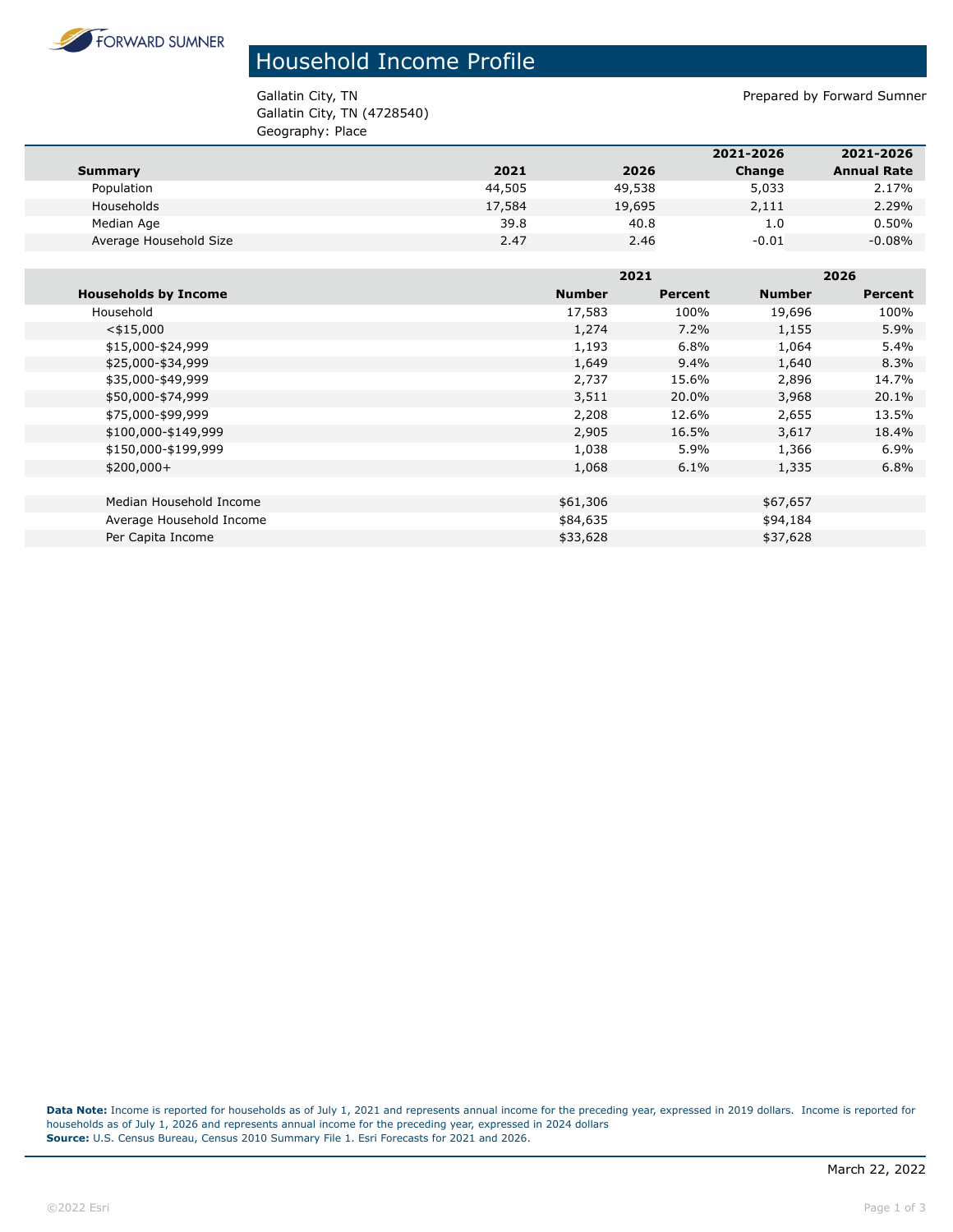**FORWARD SUMNER** 

## Household Income Profile

Gallatin City, TN (4728540) Geography: Place

Gallatin City, TN **Prepared by Forward Sumner** 

| 2021 Households by Income and Age of Householder |              |           |           |           |           |          |          |  |
|--------------------------------------------------|--------------|-----------|-----------|-----------|-----------|----------|----------|--|
|                                                  | $25$         | $25 - 34$ | $35 - 44$ | $45 - 54$ | $55 - 64$ | 65-74    | $75+$    |  |
| HH Income Base                                   | 659          | 2,596     | 2,958     | 2,884     | 3,269     | 2,953    | 2,263    |  |
|                                                  |              |           |           |           |           |          |          |  |
| $<$ \$15,000                                     | 85           | 153       | 164       | 146       | 226       | 240      | 260      |  |
| \$15,000-\$24,999                                | 59           | 140       | 94        | 118       | 210       | 231      | 340      |  |
| \$25,000-\$34,999                                | 102          | 260       | 189       | 201       | 224       | 326      | 348      |  |
| \$35,000-\$49,999                                | 152          | 484       | 371       | 408       | 456       | 442      | 425      |  |
| \$50,000-\$74,999                                | 138          | 499       | 619       | 553       | 671       | 665      | 366      |  |
| \$75,000-\$99,999                                | 64           | 408       | 483       | 350       | 430       | 287      | 185      |  |
| \$100,000-\$149,999                              | 50           | 460       | 650       | 550       | 538       | 447      | 210      |  |
| \$150,000-\$199,999                              | 8            | 111       | 197       | 284       | 208       | 148      | 81       |  |
| $$200,000+$                                      | $\mathbf{1}$ | 81        | 191       | 274       | 306       | 167      | 48       |  |
|                                                  |              |           |           |           |           |          |          |  |
| Median HH Income                                 | \$41,716     | \$60,618  | \$76,598  | \$75,872  | \$67,434  | \$56,554 | \$40,152 |  |
| Average HH Income                                | \$50,195     | \$76,348  | \$94,156  | \$103,322 | \$96,301  | \$79,543 | \$57,742 |  |
| <b>Percent Distribution</b>                      |              |           |           |           |           |          |          |  |
|                                                  | $25$         | $25 - 34$ | $35 - 44$ | $45 - 54$ | $55 - 64$ | 65-74    | $75+$    |  |
| HH Income Base                                   | 100%         | 100%      | 100%      | 100%      | 100%      | 100%     | 100%     |  |
|                                                  |              |           |           |           |           |          |          |  |
| $<$ \$15,000                                     | 12.9%        | 5.9%      | 5.5%      | 5.1%      | 6.9%      | 8.1%     | 11.5%    |  |
| \$15,000-\$24,999                                | 9.0%         | 5.4%      | 3.2%      | 4.1%      | 6.4%      | 7.8%     | 15.0%    |  |
| \$25,000-\$34,999                                | 15.5%        | 10.0%     | 6.4%      | 7.0%      | 6.9%      | 11.0%    | 15.4%    |  |
| \$35,000-\$49,999                                | 23.1%        | 18.6%     | 12.5%     | 14.1%     | 13.9%     | 15.0%    | 18.8%    |  |
| \$50,000-\$74,999                                | 20.9%        | 19.2%     | 20.9%     | 19.2%     | 20.5%     | 22.5%    | 16.2%    |  |
| \$75,000-\$99,999                                | 9.7%         | 15.7%     | 16.3%     | 12.1%     | 13.2%     | 9.7%     | 8.2%     |  |
| \$100,000-\$149,999                              | 7.6%         | 17.7%     | 22.0%     | 19.1%     | 16.5%     | 15.1%    | 9.3%     |  |
| \$150,000-\$199,999                              | 1.2%         | 4.3%      | 6.7%      | 9.8%      | 6.4%      | 5.0%     | 3.6%     |  |
| \$200,000+                                       | 0.2%         | 3.1%      | 6.5%      | 9.5%      | 9.4%      | 5.7%     | 2.1%     |  |

**Data Note:** Income is reported for households as of July 1, 2021 and represents annual income for the preceding year, expressed in 2019 dollars. Income is reported for households as of July 1, 2026 and represents annual income for the preceding year, expressed in 2024 dollars **Source:** U.S. Census Bureau, Census 2010 Summary File 1. Esri Forecasts for 2021 and 2026.